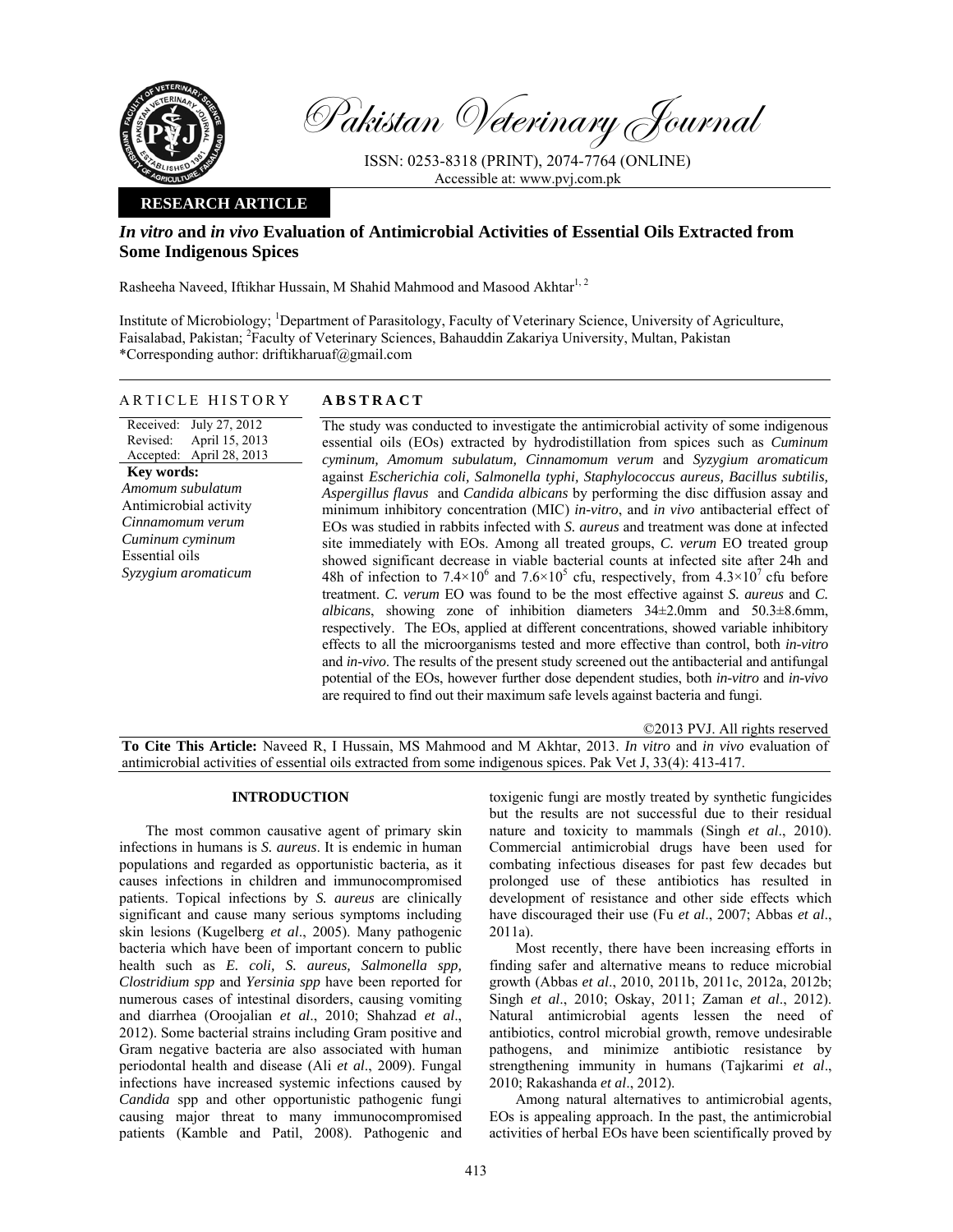many researchers (Burt, 2004; Fisher and Philips, 2006; Oroojalian *et al*., 2010) thus could act as potential alternates to antibiotics against infectious diseases (Dongmo *et al*., 2009; Yasmeen *et al*., 2012). EOs is aromatic and volatile oily liquids concentrated in particular part of plants in special cells and the EO components are active against a variety of microorganisms (Skrinjar and Nemet, 2009). Spices EOs are well known for their antimicrobial effects against a wide range of microbes such as *S. typhi, E. coli* and *S. aureus* (Ozcan and Erkmen, 2001; Burt, 2004). The

majority of EOs has been recognized safe and are recommended for use in traditional medicine (Burt, 2004; Chanthaphon *et al*., 2008; Kambil and Patil, 2008). Keeping in view the antimicrobial effects of EOs, the present study was planned to investigate the antibacterial and antifungal effects of EOs, extracted from the commonly available botanicals in Pakistan, against some bacteria and fungi of public health importance *in vitro* and

### **MATERIALS AND METHODS**

**Plant material:** Dried seeds of *C. cyminum* (cumin) and *A. subulatum* (large cardamom), bark of *C. verum*  (cinnamom) and buds of *S. aromaticum* (clove) were purchased from local market of Faisalabad. The spices were identified by the Department of Botany, University of Agriculture, Faisalabad. The plant material was used in powder form after grinding with electric grinder.

**Extraction of essential oils:** Essential oils were extracted following the procedure described by Natta *et al*. (2008) with minor modifications. Spices (1000g) were subjected to hydro-distillation using hydrodistillation unit and the oil was extracted for 6 hours. A clear brown colored oil layer was obtained on the top of the aqueous distillate which was separated by separating funnel. The oil recovered was dried over anhydrous sodium sulphate and stored in a sealed glass vials at 4ºC.

#### **Antimicrobial effect** *in vivo*

*in vivo*.

**Animals and infection induction:** The experiments were conducted in the Animal laboratory house of Institute of Microbiology, University of Agriculture, Faisalabad, on 6-7 months aged rabbits of either sex and weight between 1.5-2.5 kg, at 25- 30°C with standard food and water *ad libitum*.

Establishment of skin infection with *S. aureus* ATCC (25923) was performed according to the procedure described by Al-Basal, (2009) with some modifications. A total of 36 rabbits were grouped into six groups each having six rabbits. Each rabbit was injected subcutaneously with 0.1ml of *S. aureus* ATCC (25923) at concentration  $1 \times 10^8$ cfu/rabbit into shaved flank. Simultaneously, Group I-IV were treated with subcutaneous injection at infected site with EOs (0.48mg) 0.1ml, group V with s/c injection of Gentamycin 5 mg/kg at infected site and group VI was kept as untreated control. Rabbits were monitored for development of skin lesions, abscesses or inflammatory reaction on infected region through 48h.

**Bacterial counts:** Three rabbits from each group were sacrificed after 24h and 48h of infection. After disinfecting with ethanol (70%), the infected skin area and underlying tissue were taken out and homogenized in sterile saline. Quantification of bacterial counts were done by diluting the sample to 1:10 on nutrient agar plates and incubated at  $37^{\circ}$ C for 24h. Bacterial counts were described as number of *S. aureus* cfu/g of tissue (Al-Basal, 2009).

### **Antimicrobial effect** *in vitro*

**Test microorganisms:** Bacterial and fungal isolates were obtained from the culture collections of the Institute of Microbiology, University of Agriculture, Faisalabad. The isolates used were *E. coli* (ATCC 25922)*, S. typhi* (ATCC 24682)*, S. aureus* (ATCC 25923)*, B. subtilis* (ATCC 6633)*, A. flavus* (ATCC 204304) and *C. albicans* (ATCC 10231)*.* These bacterial and fungal isolates were subcultured on Nutrient agar (Merck, Germany) and Sabouraud's dextrose agar medium (SDA, Lab M, UK), at 37°C for 24h and at 28°C for 3 days respectively (Gupta *et al*., 2008).

**Disc diffusion assay:** Disc diffusion method was used to determine antibacterial activity of the all above mentioned plants EOs against tested bacteria. The inoculums suspension 0.1ml  $(1.5 \times 10^5 \text{cftt/ml})$  of each bacterial strain was sub-cultured on the Mueller-Hinton agar (MHA, Liofilchem, Italy) by using sterile glass spreader. Sterile 6 mm diameter filter paper discs (Whatmans filter paper No.1) were aseptically placed on Mueller-Hinton agar surfaces and 20µl of 500 mg/ml of plants EOs, dissolved in sterile DMSO (Dimethyl Sulfoxide, MP Biomedicals, France), was immediately added to discs. The plates were incubated at 37°C for 24h. Streptomycin disc (10mg/ml) was used as positive control (Natta *et al.*, 2008).

The fungal isolates were sub-cultured on SDA plates at 28ºC for 3-4 days. Oils were screened for their antifungal activity against test fungi by disc diffusion method. Inoculum 0.1ml of  $(1\times10^{6}$ cfu/ml) suspension of the *C. albicans* and spores of *A. flavus* ( $5 \times 10^6$ spores/ml) were applied on the SDA plates. The 20µl of each plant's EO was immediately added to filter paper discs placed on SDA plates. The plates were incubated at 28ºC for 48h (Kamble and Patil, 2008). Fluconazole, (15mg/ml) (Sabulal *et al*., 2006) was used as positive control (Gupta *et al*., 2008).

**Minimal inhibitory concentration (MIC):** The MIC of EOs was determined by a micro broth dilution assay in sterile 96-well micro titration plates (Schelz *et al*., 2006). Fifty µl of Mueller-Hinton broth (MHB, Liofilchem, Italy) was added in each well of a micro titration plate. The 50  $\mu$ l of EO was pipetted into the first well of the plate. Subsequently two-fold serial dilution was prepared with Mueller-Hinton broth. The inoculum suspension (50µl) of each strain was then added in each well and mixed with a micro-pipette. All micro titration plates against all bacteria were incubated at 37°C for 24h and all fungi were incubated at 25°C for 48h. After incubation, the wells were examined for growth of microorganisms and the MIC was determined.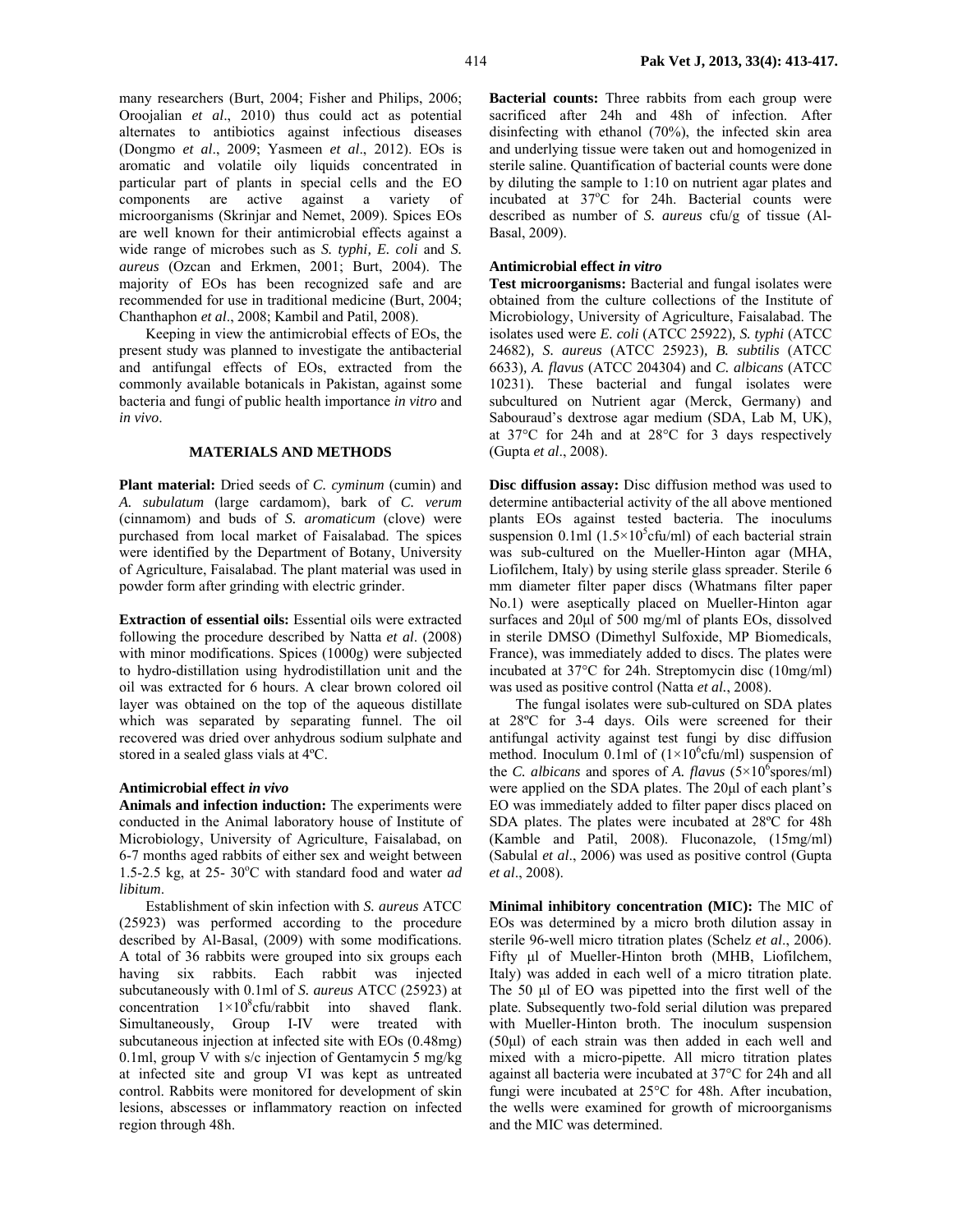**Statistical analysis:** All the bacterial and fungal experimental results were expressed as means±S.E. One sample t-test was used for comparing means. Differences were considered significant at the level P<0.05. Each experiment was performed in triplicate.

#### **RESULTS**

**Antimicrobial effect** *in vivo***:** The antibacterial effects of hydrodistilled EOs of *C. cyminum*, *A. subulatum*, *C. verum* and *S. aromaticum* against *S. aureus* were investigated in rabbits as experimental model. The viable bacterial count from skin and underlying tissue from EOs treated group after 24h and 48h were significantly much lower than untreated group and antibiotic treated group. Among EOs group, *C. verum*, *S. aromaticum* and *A. subulatum* showed remarkable decline in bacterial count from 24h to 48h as compared to *C. cyminum* (Fig.1).

However it was observed that small abscesses and inflammatory signs appeared in skin after 24-48h of infection in untreated group of rabbits. All above findings have indicated that the clearance of *S. aureus* from the infected site of rabbits by EOs were significantly higher as compared to untreated group. Furthermore, it was observed that while treating subcutaneous staphylococcal infection at infected site in rabbits, EOs proved to be more effective as compared to standard antibiotic used.

**Antimicrobial effect** *in vitro***:** Antimicrobial activities of EOs were evaluated against test microorganisms using the disc diffusion method. The EOs showed varying degree of antimicrobial effects against microorganisms. The volatile oils of *C. cyminum*, *A. subulatum*, *C. verum* and *S. aromaticum* were found to be effective against both groups of bacteria. However, for gram positive bacteria, the highest antibacterial activity was shown against *S. aureus* which was maximum by the EO of *C. verum* followed by EO of *S. aromaticum*, *C. cyminum* and *A. subulatum*. In case of gram negative bacteria tested, *E. coli* and *S. typhi*, the widest spectrum of antibacterial activity was exhibited by EO of *C. verum* followed by *S. aromaticum*, *C. cyminum* and *A. subulatum* against *E. coli* (Table 1).

The results of the antifungal activities indicated that volatile EOs was more effective against fungi as compared to bacteria. All EOs showed inhibitory activity against both tested fungi but *C. albicans* was found more susceptible as compared to *A. flavus* and among tested EOs, the EO of *C. verum* showed excellent inhibitory activity with the biggest zone of inhibition against *C. albicans* followed by *A. subulatum*, *S. aromaticum* and *C. cyminum* (Table 2). Results indicated that EOs showed much greater inhibitory activity as compared to positive controls. Among all bacterial strains, *E. coli* was the most sensitive and *S. typhi* was least sensitive to Streptomycin. Fungi tested were sensitive to Fluconazole.

The result of MIC of EOs showed that *C. verum* EO was most effective in inhibiting the growth of both bacteria and fungi. *S. aureus* and *C. albicans* were most sensitive to *C. verum* EO by showing the lowest MIC whereas *S. typhi* and *A. flavus* were least sensitive to all EOs (Fig. 2).

**Table 1:** Zone of inhibition of different EOs at different concentrations against bacteria

| (mg/disc)<br>10<br>5<br>2.5 | 9±0.5<br>$8.6 \pm 0.3$ | 9±0.5          | 16±0.5         |                                                                      |
|-----------------------------|------------------------|----------------|----------------|----------------------------------------------------------------------|
|                             |                        |                |                |                                                                      |
|                             |                        |                |                | $8.6 \pm 0.3$                                                        |
|                             |                        | $8.6 \pm 0.6$  | $12.3 \pm 0.8$ | 8.0                                                                  |
|                             | $8.3 \pm 0.3$          | $8.6 \pm 0.6$  | $9.6 \pm 0.8$  | $7.3 \pm 0.3$                                                        |
| 1.25                        | $8 + 0.5$              | $7.3 + 0.3$    | $8.6 + 0.6$    | 7.0                                                                  |
| 10                          | $10.3 \pm 0.8$         | $10.6 \pm 0.3$ | $9.6 \pm 0.6$  | $8.6 \pm 0.3$                                                        |
| 5                           | $9.6 \pm 0.6$          | $9.3 \pm 0.3$  | $9 + 0.5$      | $8 + 0.5$                                                            |
| 2.5                         | $8.3 \pm 0.6$          | 8.0            | 8.0            | 8.0                                                                  |
| 1.25                        | 7.0                    | 7.0            | 8.0            | 7.0                                                                  |
| 10                          | 31±5.7                 | 13.0           | $31.6 \pm 0.8$ | $4 + 2.0$                                                            |
| 5                           | $16.3 \pm 0.8$         | $10.6 \pm 0.3$ | $27.6 \pm 0.8$ | $27.6 \pm 0.3$                                                       |
| 2.5                         | $10.3 \pm 0.3$         | $9.3 \pm 0.3$  | $20.3 \pm 0.8$ | 2±1.1                                                                |
| 1.25                        | $8.3 \pm 0.3$          | $8.3 \pm 0.3$  | $12.3 \pm 1.4$ | 0±1.5                                                                |
| 10                          | 20±0.5                 | $25.3 \pm 0.3$ | $18.3 \pm 0.3$ | 18.0                                                                 |
| 5                           | $18.3 \pm 0.3$         | $15.3 \pm 2.1$ | $14.6 \pm 0.8$ | $11.0 \pm 0.5$                                                       |
| 2.5                         | $10.6 \pm 0.3$         | $8.3 + 0.6$    | 10±0.5         | 9±0.5                                                                |
| 1.25                        | $8.3 \pm 0.3$          | 7.0            | $7.6 \pm 0.3$  | NA.                                                                  |
| 10                          | $19.6 \pm 1.2$         | $10.6 \pm 1.7$ | $12.3 \pm 1.3$ | $18.3 \pm 2.0$                                                       |
|                             | NA                     | NA             | NA             | NA                                                                   |
|                             |                        |                |                | Diameter of zone of growth inhibition is presented as mean±SE in mm; |

NA: No activity

**Table 2:** Zone of inhibition of different EOs at different concentrations against fungi

| ືອີີິິິ                         |                                                                               |                      |                |
|---------------------------------|-------------------------------------------------------------------------------|----------------------|----------------|
| EOs                             | Concentration                                                                 | C. albicans          | A. flavus      |
|                                 | (mg/disc)                                                                     |                      |                |
|                                 | 10                                                                            | $16.6 \pm 0.8$       | $22.3 \pm 0.3$ |
| C. cyminum                      | 5                                                                             | $14.3 \pm 0.3$       | $11.6 \pm 0.3$ |
|                                 | 2.5                                                                           | $12.3 \pm 0.8$       | $7.3 \pm 0.3$  |
|                                 | 1.25                                                                          | 8.0                  | 7.0            |
|                                 | 10                                                                            | $25 \pm 0.5$         | $27.6 \pm 0.3$ |
| A. subulatum                    | 5                                                                             | $22.3 \pm 1.4$       | $15.3 \pm 0.3$ |
|                                 | 2.5                                                                           | $18.3 \pm 1.2$       | $13.3 \pm 0.3$ |
|                                 | 1.25                                                                          | 17±1.1               | $10.6 \pm 0.3$ |
|                                 | 10                                                                            | $50.3 + 8.6$         | 41±0.5         |
| C. verum                        | 5                                                                             | $35 + 8.5$           | $24.3 \pm 0.6$ |
|                                 | 2.5                                                                           | $30.6 \pm 7.8$       | $15.3 \pm 0.3$ |
|                                 | 1.25                                                                          | $24.3 + 7.5$         | $13+0.5$       |
| S. aromaticum                   | 10                                                                            | 25±0.5               | $51.6 \pm 0.8$ |
|                                 | 5                                                                             | 23±0.5               | $47+0.5$       |
|                                 | 2.5                                                                           | 19±0.5               | $31.3 \pm 0.3$ |
|                                 | 1.25                                                                          | 16±0.5               | $14.6 \pm 0.3$ |
| Fluconazole                     | 15                                                                            | 17±0.5               | 19±0.5         |
| <b>DMSO</b><br>r.<br>$\epsilon$ | $\mathbf{1}$ and $\mathbf{1}$ and $\mathbf{1}$ and $\mathbf{1}$<br>$\epsilon$ | <b>NA</b><br>$\cdot$ | NA.            |

Diameter of zone of growth inhibition is presented as mean±SE in mm; NA: No activity

#### **DISCUSSION**

Majority of the primary skin infections in humans caused by *S. aureus* are cellulitis, trauma, wound related infections and bacteremia which may also lead to severe complications. Immunity to *S. aureus* is achieved by complement-mediated killing by neutrophils and cell mediated immunity also play an important role in pathogenesis of lesions (AL- Basal, 2009).

 A new animal model of rabbits for superficial and subcutaneous skin infection was established by *S. aureus* infection. All the EOs showed significant antibacterial activity at infected site by declining the viable bacterial count after 24 and 48h of infection as compared to the antibiotic and infected untreated rabbits. No previous findings or reports have been published for the efficacy of EOs on the complete clearance of subcutaneous *S. aureus* infection *in vivo*. The potency of EOs to inhibit *S. aureus* growth *in vivo* was significantly high which supports the presence of biologically active antibacterial agents in the EOs.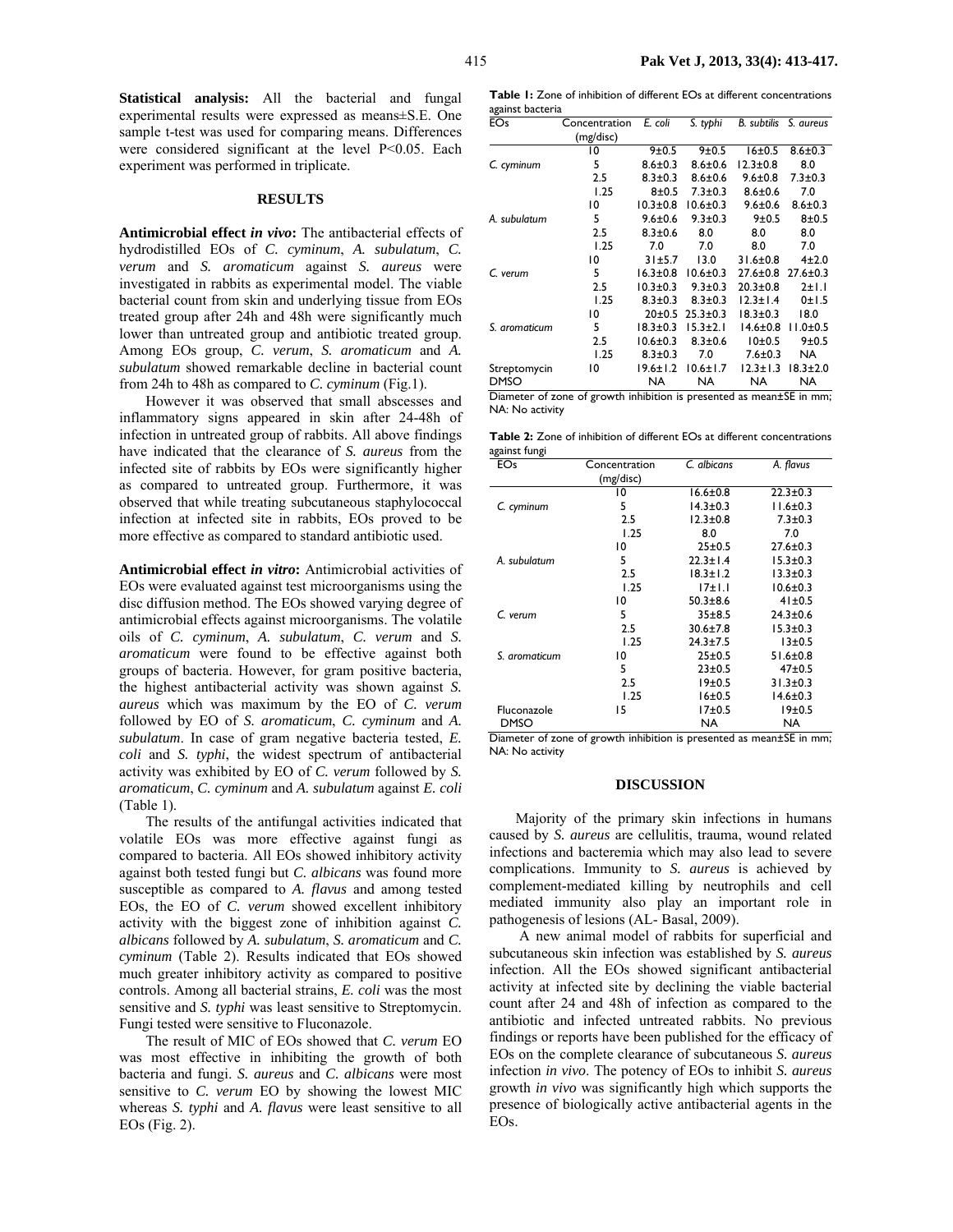

**Fig.1:** Counts of *S. aureus* (mean±SE) at the infected site after 24h and 48h of infection and treatment.



**Fig. 2:** Minimum inhibitory concentration (mean±SE) of essential oils against bacteria and fungi.

All EOs showed antibacterial and antifungal effects against all tested bacteria and fungi *in vitro*. However, there were variations in the extent of these antimicrobial effects because the antimicrobial activity depends on the type of spices, microorganisms as well as on the chemical composition and concentration of extracts and EOs (Skrinjar and Nemet, 2009).

The results showed the inhibitory effect of *A. subulatum* EO against all microorganisms however, Gram negative bacteria and fungi were identified as the highly sensitive. Like that of our findings, the EOs of another *Amomum* specie (*Amomum cannicarpum*) have also been found very effective against some gram negative bacteria and *Candida* species while gram positive bacteria were less sensitive. The main component present in *Amomum* oils is β-pinene which is responsible for the antimicrobial activity (Sabulal *et al*., 2006). Furthermore, *E. coli* and *C. albicans* were found sensitive to *A. subulatum* EO even at very low concentrations. Another study also showed that lower concentrations of *A. subulatum* EO are required to inhibit the growth of gram negative bacteria and *Candida*  spp (Pattnaik *et al*., 2010).

*C. verum* EO also showed inhibitory effects against all microorganisms, however, *S. aureus* and *C. albicans* showed maximum sensitivity with low MIC*.* The antibacterial and fungicidal effect of EOs of some other species of *cinnamomum* (*Cinnamomum zeylanicum*) has already been reported against a wide range of bacteria and fungi (Gupta *et al*., 2008)*.* The *cinnamomum* EO contains an aromatic aldehyde, cinnamonaldehyde, which is thought to give antimicrobial effect by inhibiting their growth. Another specie *Cinnamomum osmophloeum* EO has also been reported to have antibacterial effects (Chang *et al*., 2001).

Regarding the antimicrobial effect of *C. cyminum*  EO, *B. subtilis* and *A. flavus* exhibited more sensitivity for this EO, however, *C. cyminum* EO was least effective among all tested EOs and only effective on higher concentrations. Some previous studies also reported the antimicrobial effects of *C. cyminum* EOs but these studies also concluded that only higher concentrations were effective. Generally, cumin aldehyde, γ-terpinene, pcymene and β-pinene are mostly abundant components present in cumin oils account for biological activity (Jitrovetz *et al*., 2005). However, some studies have also shown the strong antifungal effect of *C. cyminum* EOs against *A. niger* and *Candida spp*. even at very low MIC (Kamble and Patil, 2008).

In present study, *S. aromaticum* EO exhibited inhibitory effect on all microorganisms of which *S. typhi*  and *A. flavus* were highly sensitive. *S. aromaticum* EO showed lowest MIC against *S. aureus* and *C. albicans*  indicating that these were highly susceptible for this plant*.*  Similarly Fu *et al*. (2007) has also reported that low MIC of *S. aromaticum* EO was inhibitory against *S. aureus, E. coli, B. subtilis* and *C. albicans*. *S. aromaticum* EO is rich in eugenol which is well known for its antimicrobial activity against both bacteria and fungi (Oussalah *et al*., 2007). Moreover, these antimicrobial activities were comparable to commercialized antibacterial and antifungal drugs.

The difference in the antimicrobial activities of EOs between current results and the previous reports may be due to the different environmental growth conditions of botanical material and microbial *spp.* (Ozcan and Erkmen, 2001). Plant extracts and EOs may demonstrate different mechanism of action against bacterial strains as disturbance of cytoplasmic membrane resulting in increase permeability, loss of cellular material, damage of enzymes and destruction of genetic material (Kotzekidou *et al*., 2008). Comparison of published research with the current study is complicated as the result of a test depends upon the volume of inoculum, growth, culture and pH of media, incubation time and temperature.

**Conclusion:** In the face of drug resistance development, the EOs is the best alternative to the antimicrobial drugs. The results showed that the EOs of all five tested plants were effective against all bacteria and fungi. This effect was dose dependant, therefore, there is need to conduct experiments on large scale, both *in vitro* and *in vivo*, to establish the maximum safe levels of these EOs against studied bacteria and fungi. Moreover, histological examination of the infected and treated skin and tissues should be investigated to check the effect of the EOs on the inflammatory process.

**Acknowledgment:** We want to extend our gratitude to the Higher Education Commission (HEC), Pakistan for providing the financial support for the current study since the principle author is the recipient of Ph. D Indigenous fellowship, offered by HEC, Pakistan.